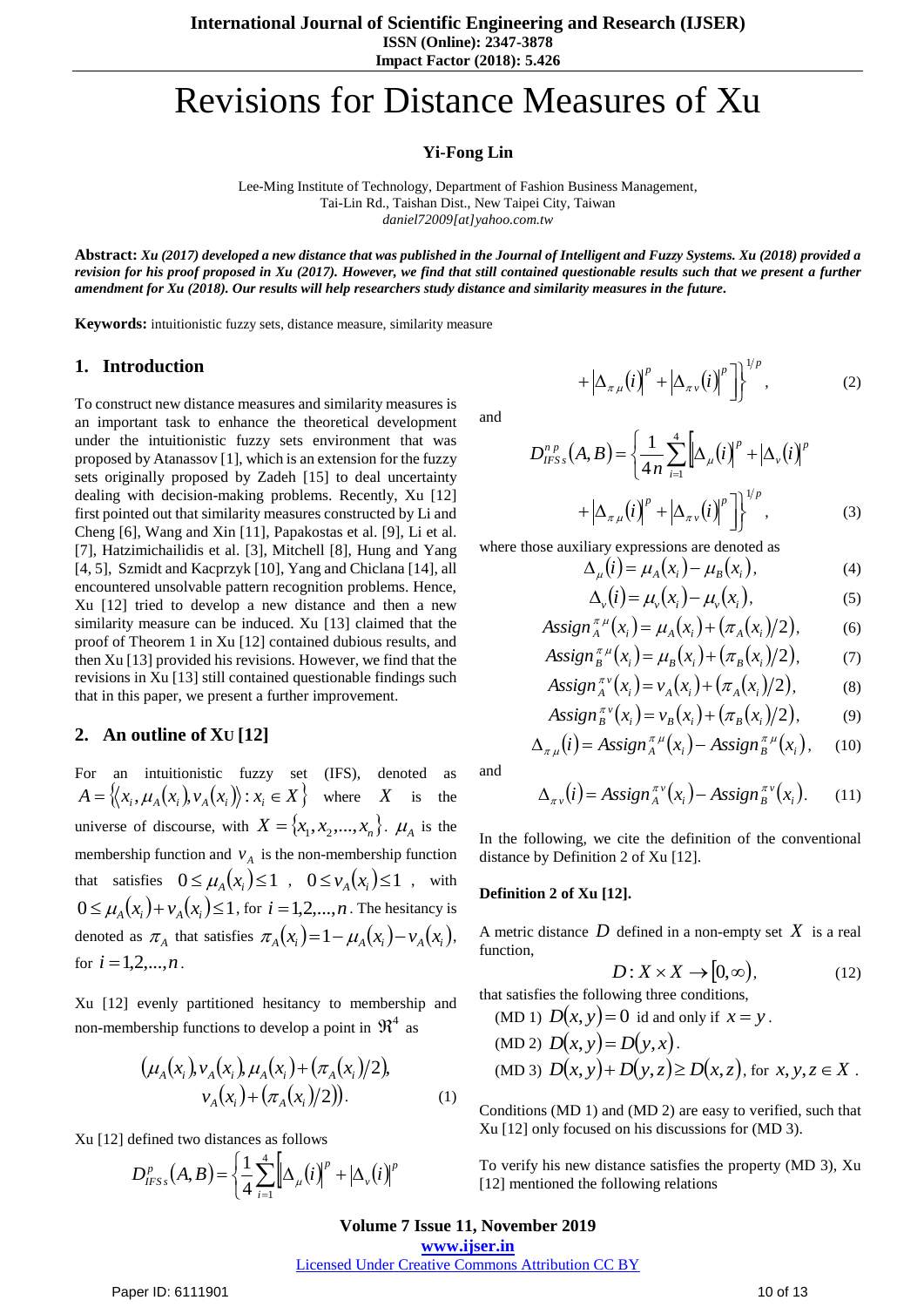$$
\left(\Delta_{\mu}^{AC}\right)^2 = \left(\Delta_{\mu}^{AB} + \Delta_{\mu}^{BC}\right)^2 \le \left(\Delta_{\mu}^{AB}\right)^2 + \left(\Delta_{\mu}^{BC}\right)^2, \quad (13)
$$

$$
\left(\Delta_v^{AC}\right)^2 = \left(\Delta_v^{AB} + \Delta_v^{BC}\right)^2 \le \left(\Delta_v^{AB}\right)^2 + \left(\Delta_v^{BC}\right)^2, \quad (14)
$$

$$
\left(\Delta_{\pi\,\mu}^{AC}\right)^2 = \left(\Delta_{\pi\,\mu}^{AB} + \Delta_{\pi\,\mu}^{BC}\right)^2 \le \left(\Delta_{\pi\,\mu}^{AB}\right)^2 + \left(\Delta_{\pi\,\mu}^{BC}\right)^2, \quad (15)
$$

$$
\left(\Delta_{\pi\nu}^{AC}\right)^2 = \left(\Delta_{\pi\nu}^{AB} + \Delta_{\pi\nu}^{BC}\right)^2 \le \left(\Delta_{\pi\nu}^{AB}\right)^2 + \left(\Delta_{\pi\nu}^{BC}\right)^2. \tag{16}
$$

Thus, Xu [12] claimed that

$$
D_{IFSS}(A,C) \le D_{IFSS}(A,B) + D_{IFSS}(B,C), \quad (17)
$$

to show that  $D_{HSS}$  of Equations (2) and (3) both satisfy (MD 3).

### **3. A Review for XU [13]**

 $\left\{\alpha_{ij}^{(n)}\right\} = \left\{\alpha_{ij}^{(n)} + \alpha_{ij}^{(n)}\right\} \leq \left\{\alpha_{ij}^{(n)}\right\} + \left\{\alpha_{ij}^{(n)}\right\}$ , (13) then the new distance subset<br> $\left\{\alpha_{ij}^{(n)}\right\} = \left\{\alpha_{ij}^{(n)} + \alpha_{ij}^{(n)}\right\} \leq \left\{\alpha_{ij}^{(n)}\right\} + \left\{\alpha_{ij}^{(n)}\right\}$ , (14) **4.** Our comment We cite from Xu [13] where the difference of index in Xu [13] and our paper is explicitly illustrated, "However, the conclusion  $D_{HFSs}(A, C) \le D_{HFSs}(A, B) + D_{HFSs}(B, C)$  is derived from the formula (3) (that is formulas (3-6) of this paper), which is a wrong logical reasoning. Where, it should be noted that the formula (3) is correct. In fact, from the formula (3) and the property of inequality, we can obtained

$$
\left[ \left( \Delta_{\mu}^{AC} \right)^{2} + \left( \Delta_{\nu}^{AC} \right)^{2} + \left( \Delta_{\pi\mu}^{AC} \right)^{2} + \left( \Delta_{\pi\nu}^{AC} \right)^{2} \right] \le
$$
\n
$$
\left[ \left( \Delta_{\mu}^{AB} \right)^{2} + \left( \Delta_{\nu}^{AB} \right)^{2} + \left( \Delta_{\pi\mu}^{AB} \right)^{2} + \left( \Delta_{\pi\nu}^{AB} \right)^{2} \right] + \left[ \left( \Delta_{\mu}^{BC} \right)^{2} + \left( \Delta_{\pi\nu}^{BC} \right)^{2} + \left( \Delta_{\pi\mu}^{BC} \right)^{2} + \left( \Delta_{\pi\nu}^{BC} \right)^{2} \right]. \tag{18}
$$

While, from the Definition 4 (that is Definition 2 of Xu [12].), we have  $\sqrt{2}$ 

$$
4[D_{HSS}(A, C)]^{2}
$$
  
=  $(\Delta_{\mu}^{AC})^{2} + (\Delta_{\nu}^{AC})^{2} + (\Delta_{\pi\mu}^{AC})^{2} + (\Delta_{\pi\nu}^{AC})^{2}$ , (19)

$$
4[D_{HFS}(A,B)]^{2}
$$
  
=  $(\Delta_{\mu}^{AB})^{2} + (\Delta_{\nu}^{AB})^{2} + (\Delta_{\pi\mu}^{AB})^{2} + (\Delta_{\pi\nu}^{AB})^{2}$ , (20)

$$
4[D_{HSS}(B,C)]^p
$$
  
=  $(\Delta_{\mu}^{BC})^2 + (\Delta_{\nu}^{BC})^2 + (\Delta_{\pi\mu}^{BC})^2 + (\Delta_{\pi\nu}^{BC})^2$ . (21)

Therefore,

$$
[D_{HSS}(A,C)]^{2}
$$
  

$$
\leq [D_{HSS}(A,B)]^{2} + [D_{HSS}(B,C)]^{2}.
$$
 (22)

However, based on the formula (5) (that is the formula (12) of this paper), it is not obtained

$$
D_{IFSs}(A,C) \le D_{IFSs}(A,B) + D_{IFSs}(B,C). \quad (23)
$$

This shows that the proof of the paper [5] ([5] was indexed in Xu [13], that is Xu [12] in this paper) is incorrect."

On the other hand, Xu [13] provided his new proof to show that his new distance satisfying (MD 3).

## **4. Our comments for XU [13]**

We agree that Xu [13] and Chu et al. [2] already provided a right proof to show that  $D_{IFS_s}$  of Equations (2) and (3) both satisfy (MD 3). Moreover, Chu et al. [2] showed that there are other questionable findings with respect to Xu [12], but they are out off the scope of this paper. We suggest interested readers directly refer to Chu et al. [2] for their further improvement for Xu [12].

In the following, we focus on Xu [13]. Even through Xu [13] offered a valid verification to show the new distance proposed by Xu [12] satisfying (MD 3), however, there are three questionable issues that should be revised for Xu [13].

First, we will show that based on the inequality of Equation (22), researchers can obtain the inequality of Equation (23) to indicate the reason proposed by Xu [13] to criticize the proof of Xu [12] is wrong.

We recall that

$$
0 \le D_{IFSs}(A, B), \tag{24}
$$

and

$$
0 \le D_{HSS}\big(B, C\big). \tag{25}
$$

Hence, we derive that

$$
[D_{HSS}(A,B)]^{2} + [D_{HSS}(B,C)]^{2}
$$
  
\n
$$
\leq [D_{HSS}(A,B) + D_{HSS}(B,C)]^{2}.
$$
 (26)

For the present moment, if we accept that the inequality of Equation (22) is valid for the moment, then we consider Equations (22) and (26) to obtain that

$$
\left[D_{\text{HFSs}}(A,C)\right]^2
$$
  

$$
\leq \left[D_{\text{HFSs}}(A,B) + D_{\text{HFSs}}(B,C)\right]^2.
$$
 (27)

Now, we take square root on both sides of Equation (27), then Equation (23) appears. Therefore, we demonstrate that if Equation (22) is valid, then we can verify Equation (23). We summarize our discussion in the next lemma 1.

#### **Lemma 1.**

If Equation (22) is valid, then we can prove Equation (23).

Second, we claim that if inequalities of Equations (13-16) are valid then we can show that inequality of Equation (22) is valid. We recall the expressions of Equations (13-16) and then we add them together to yield the inequality of Equation (28). We recall the expressions provided by Xu [13] of Equations (19-21), then we can accept the result of the Equation (22) proposed by Xu [13]. Hence, we summarize our above discussion in the next lemma 2.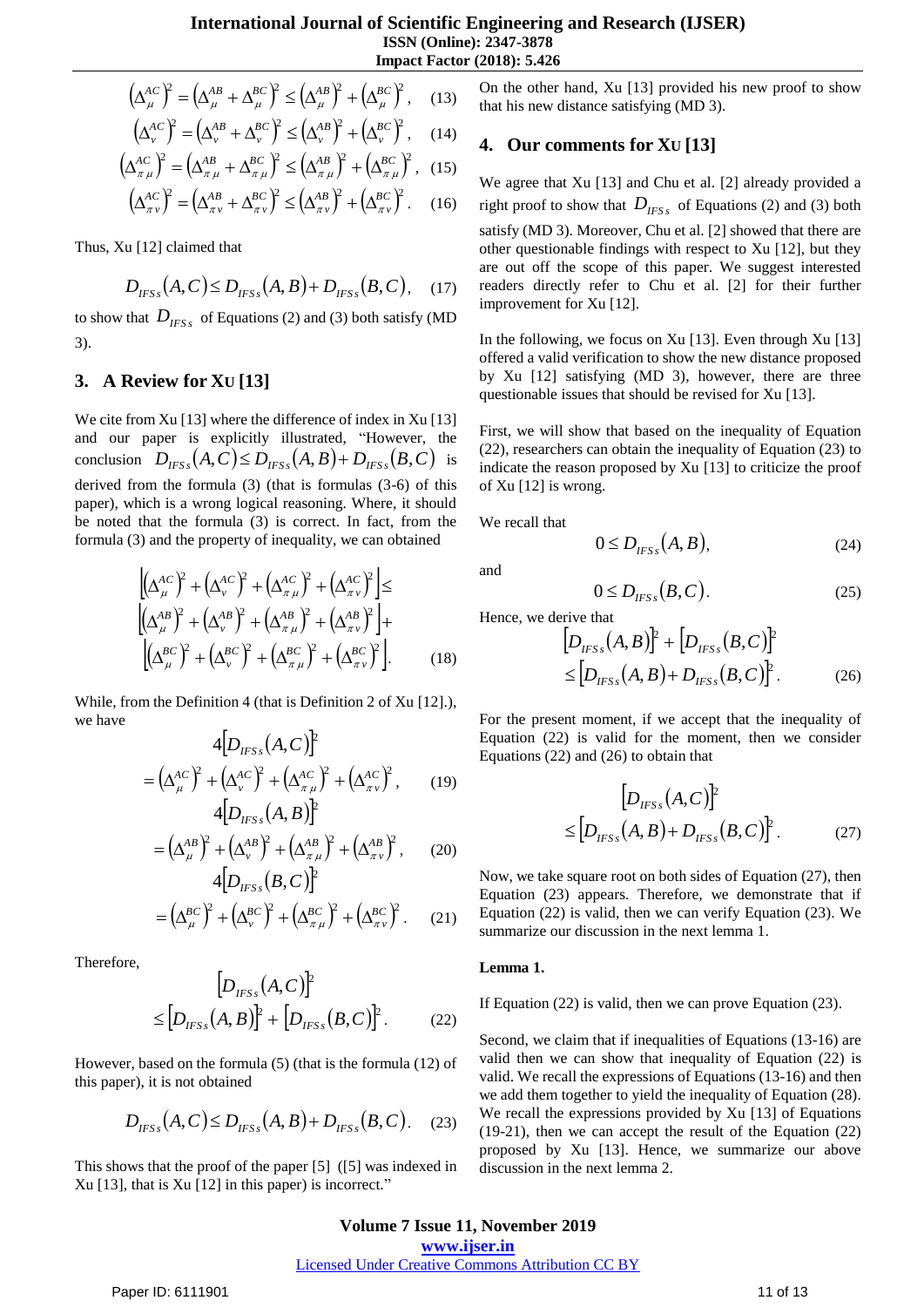**ISSN (Online): 2347-3878**

**Impact Factor (2018): 5.426**

#### **Lemma 2.**

If inequalities of Equations (13-16) are valid, then the inequality of Equation (22) is also valid.

Third, we will show that inequalities of Equations (13-16) contained questionable results.

We provide a counterexample with  $X = \{x_1\}$ ,  $\mu_A(x_1) = 0.1$ ,  $v_A(x_1) = 0.6$ ,  $\mu_B(x_1) = 0.2$ ,  $v_B(x_1) = 0.5$ ,  $\mu_C(x_1) = 0.3$ , and  $v_C(x_1) = 0.4$  to construct three intuitionistic fuzzy sets to develop our counterexample.

We know that

$$
Assign_A^{\pi\mu}(x_1) = 0.25, \qquad (28)
$$

$$
Assign_A^{\pi \nu}(x_1) = 0.75, \tag{29}
$$

$$
Assign_B^{\pi\mu}(x_1) = 0.35, \qquad (30)
$$

$$
Assign_B^{\pi \nu}(x_1) = 0.65, \qquad (31)
$$

$$
Assign_C^{\pi\mu}(x_1) = 0.45 , \qquad (32)
$$

and

$$
Assign_C^{\pi \nu}(x_1) = 0.55 . \tag{33}
$$

Inequalities of Equations (13-16) proposed by Xu [13] claimed that

$$
\left(\Delta_{\mu}^{AC}\right)^{2} = 0.04 \le \left(\Delta_{\mu}^{AB}\right)^{2} + \left(\Delta_{\mu}^{BC}\right)^{2} = 0.02\,,\qquad(34)
$$

$$
\left(\Delta_{\nu}^{AC}\right)^{2} = 0.04 \le \left(\Delta_{\mu}^{AB}\right)^{2} + \left(\Delta_{\mu}^{BC}\right)^{2} = 0.02\,,\qquad(35)
$$

$$
\left(\Delta_{\pi\,\mu}^{AC}\right)^2 = 0.04 \le \left(\Delta_{\pi\,\mu}^{AB}\right)^2 + \left(\Delta_{\pi\,\mu}^{BC}\right)^2 = 0.02\,,\tag{36}
$$

and

$$
\left(\Delta_{\pi \nu}^{AC}\right)^2 = 0.04 \le \left(\Delta_{\pi \nu}^{AB}\right)^2 + \left(\Delta_{\pi \nu}^{BC}\right)^2 = 0.02 \ . \tag{37}
$$

We find that inequalities of Equations (13-16) proposed by Xu [13] are wrong to indicate inequalities of Equations (13-16) proposed by Xu [13] contained severe questionable findings. We summarize our findings in the next lemma 3.

#### **Lemma 3.**

Inequalities of Equations (13-16) proposed by Xu [13] that is the formula (3) in Xu [13] which also appeared in Xu [12], are both false.

From the above discussions, we point out that the motivations of Xu [13] to revise his findings in Xu [12] as cited in this paper as Equations (13-16) are invalid.

Xu [13] did not realize his questionable results as Equations (13-16) in this paper. The same mistake committed as Xu [12] and Xu [13].

# **5. Conclusion**

We pay attention to a revised paper, Xu [13] to improve Xu [12]. However, Xu [13] still contained questionable results such that it is worthy to present further revisions to help researchers realize the genuine problem for the proof in Xu [12] and Xu [13].

#### **References**

- [1] K.T. Atanassov, "Intuitionistic fuzzy sets," Fuzzy Sets Systems, 20 (1), pp. 87-96, 1986.
- [2] C.H. Chu,, S.S.C. Lin, and P. Julian, "Extension and revisions for Xu's proposed distance measure," Journal of Intelligent and Fuzzy Systems, 37 (1), pp. 657-667, 2019.
- [3] A.G. Hatzimichailidis, G.A. Papakostas, and V.G. Kaburlasos, "A novel distance measure of intuitionistic fuzzy sets and its application to pattern recognition problems," International Journal of Intelligence Systems, 27, pp. 396-409, 2012.
- [4] W.L. Hung, and M.S. Yang, "Similarity measures of intuitionistic fuzzy sets based on Hausdorff distance," Pattern Recognition Letters, 25, pp. 1603-1611, 2004.
- [5] W.L. Hung, and M.S. Yang, "On the j-divergence of intuitionistic fuzzy sets with its applications to pattern recognition," Information Sciences, 178, pp. 1641-1650, 2008.
- [6] D.F. Li, and C.T. Cheng, "New similarity measures of intuitionistic fuzzy sets and application to pattern recognitions," Pattern Recognition Letters, 23, pp. 221-225, 2002.
- [7] Y.H. Li, D.L. Olson, and Z. Qin, "Similarity measures between intuitionistic fuzzy (vague) sets: A comparative analysis," Pattern Recognition Letters, 28, pp. 278-285, 2007.
- [8] H.B. Mitchell, "On the dengfeng-lcchuntian similarity measure and its application to pattern recognition," Pattern Recognition Letters, 24, pp. 376-378, 2003.
- [9] G.A. Papakostas, A.G. Hatzimichailidis, and V.G. Kaburlasos, "Distance and similarity measures between intuitionistic fuzzy sets: A comparative analysis from a pattern recognition point of view," Pattern Recognition Letters, 34, pp. 1609-1622, 2013.
- [10] E. Szmidt, and J. Kacprzyk, "Distances between intuitionistic fuzzy sets," Fuzzy Sets Systems, 114, pp. 505-518, 2000.
- [11] W. Wang, and X. Xin, "Distance measure between intuitionistic fuzzy sets," Pattern Recognition Letters, 26, pp. 2063–2069, 2005.
- [12] C. Xu, "Improvement of the distance between intuitionistic fuzzy sets and its applications," Journal of Intelligence Fuzzy Systems, 33, pp. 1563-1575, 2017.
- [13] C. Xu, "Comment on "Improvement of the distance between intuitionistic fuzzy sets and its applications"," Journal of Intelligence Fuzzy Systems, 35, pp. 3909-3910, 2018.
- [14] Y. Yang and F. Chiclana, "Consistency of 2d and 3d distances of intuitionistic fuzzy sets," Expert Systems with Applications, 39, pp. 8665-8670, 2012.

# Licensed Under Creative Commons Attribution CC BY